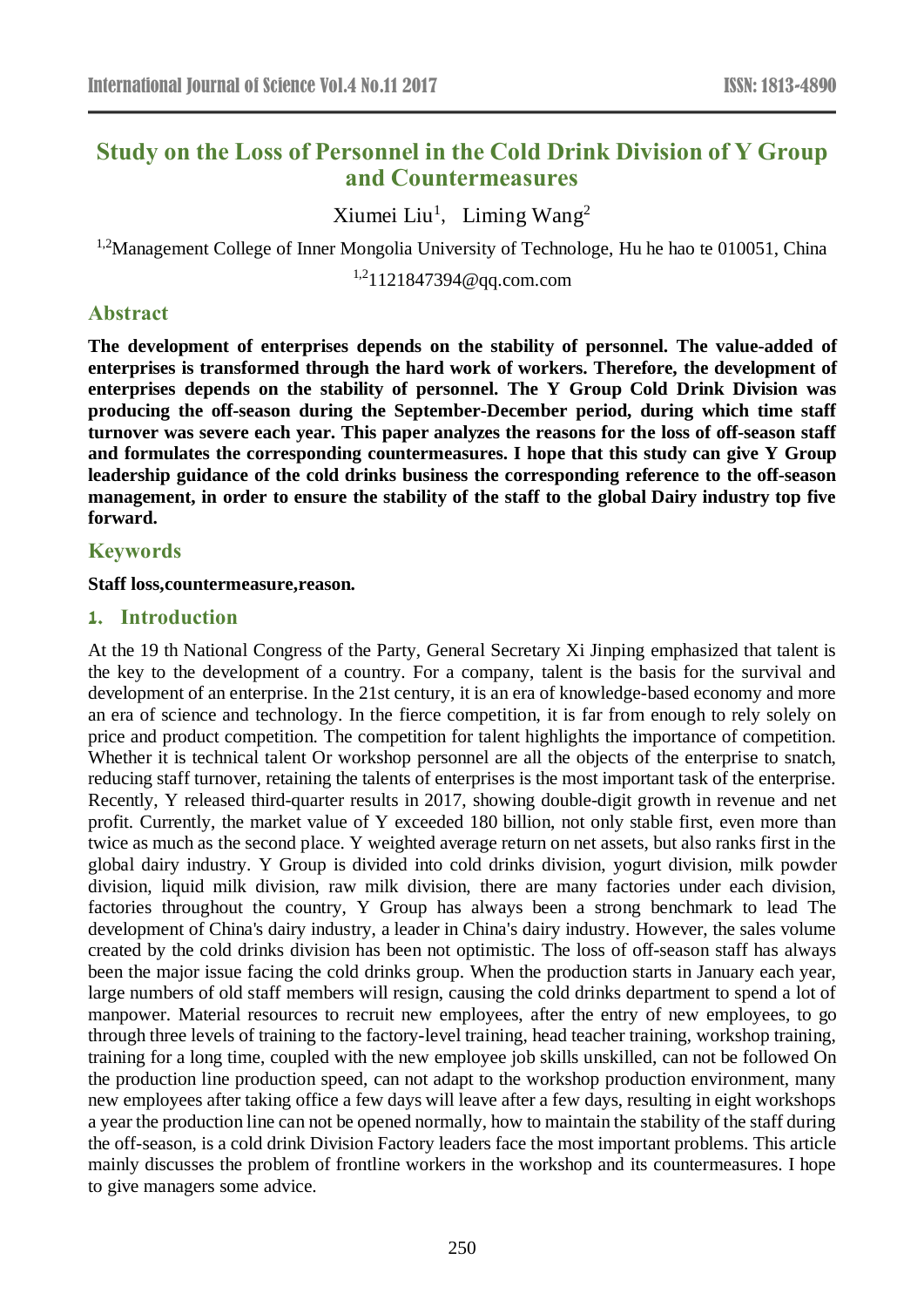## **2. The current situation of the loss of off - season personnel and the reason analysis**

Many managers have realized the importance of personnel to the enterprise, but there are still many problems in management. Every year, the loss of staff has brought serious losses to the enterprise. There are seven departments in a factory in the Y Cold Beverage Division: Personnel Administration Department , The quality management department, the technical department, the supply guarantee department, the equipment department, the production department, the logistics department and the production department are the largest departments, accounting for 80% of the total factory number. The production workshop staff) more than 600 people, off-season average loss rate as high as 40%. Staff instability, turnover is the main problem facing the off-season.

Off-season is a key period for personnel training and personnel stability in the cold drinks division. The main reasons for the serious loss during the next period include the following:

(1) The off-season holiday, people's instability

September to December each year is the off-season for the Erie Beverage Division, which stops production during the off-season, sells inventory during peak seasons, leaves only a small number of staff on duty, and most people arrange assignments to other businesses as well Some people choose to fill in rest cards and wait for the factory to come to work in the coming year. However, the threemonth period is not short. Some employees in Erie started looking for other short-term jobs to keep their families spending. After waiting for other jobs Due to a variety of reasons, or different working hours or workload and other issues, resulting in Y's staff began to shake the heart, choose to resign from Y to off-season jobs. As a result of the opening of the coming year, only a few employees who fill out the rest card have come to work in the factory, leaving most of their employees to leave.

(2) Employees do not want to send, leave automatically

Y based in Inner Mongolia, radiating the country, all over the country have Y production plant. Most of the employees who work in the Erie workshop are peasants in the nearby villages, and they are all the main labor force in the home. The employees of the Y Cold Drink Production Factory, which take labor cost into account when building the factory, are generally located in the suburbs or villages. There are old people to be supported, and children under their care, so in the off-season do not want to leave home far too far to send to other places to work, because the expatriate enterprises are in the county outside the city, home to take care of children is not convenient, As a result, many employees will not choose to work as expatriates and resign directly, resulting in the loss of many old employees.

(3)The assignment to another business, the work is not satisfied

According to the "cold drinks business off-season assignment", do not fill in the rest of the card staff should be arranged under the leadership of this class to participate in the assignment. Since the expatriated enterprise is the personnel administrative department that has signed the dispatching contract with the dispatching side in advance, it will only be dispatched based on the expatriate units in the previous years with fewer field trips. After expatriate staff arrive at the dispatched units, The difference between the environment, salary or working hours can not adapt to the new environment, leaving the expatriates to work negatively, leaving the dispatched enterprises to management after a long time or hard time. According to the factory's regulations: No special circumstances Can not leave the dispatch unit easily. Many employees chose to leave, resulting in a large number of expatriate staff.

## **3. Staff turnover countermeasures and suggestions.**

(1) According to the length of service paid corresponding life allowance

The old staff is the foundation of the enterprise. From September to December, according to the employee's time to Y, employees are given the corresponding basic salary subsidy so that the employees can also have certain income during the off-season to ensure the basic life of the employees Level, at the same time issue gifts of condolences to family-hard employees, so that relatives of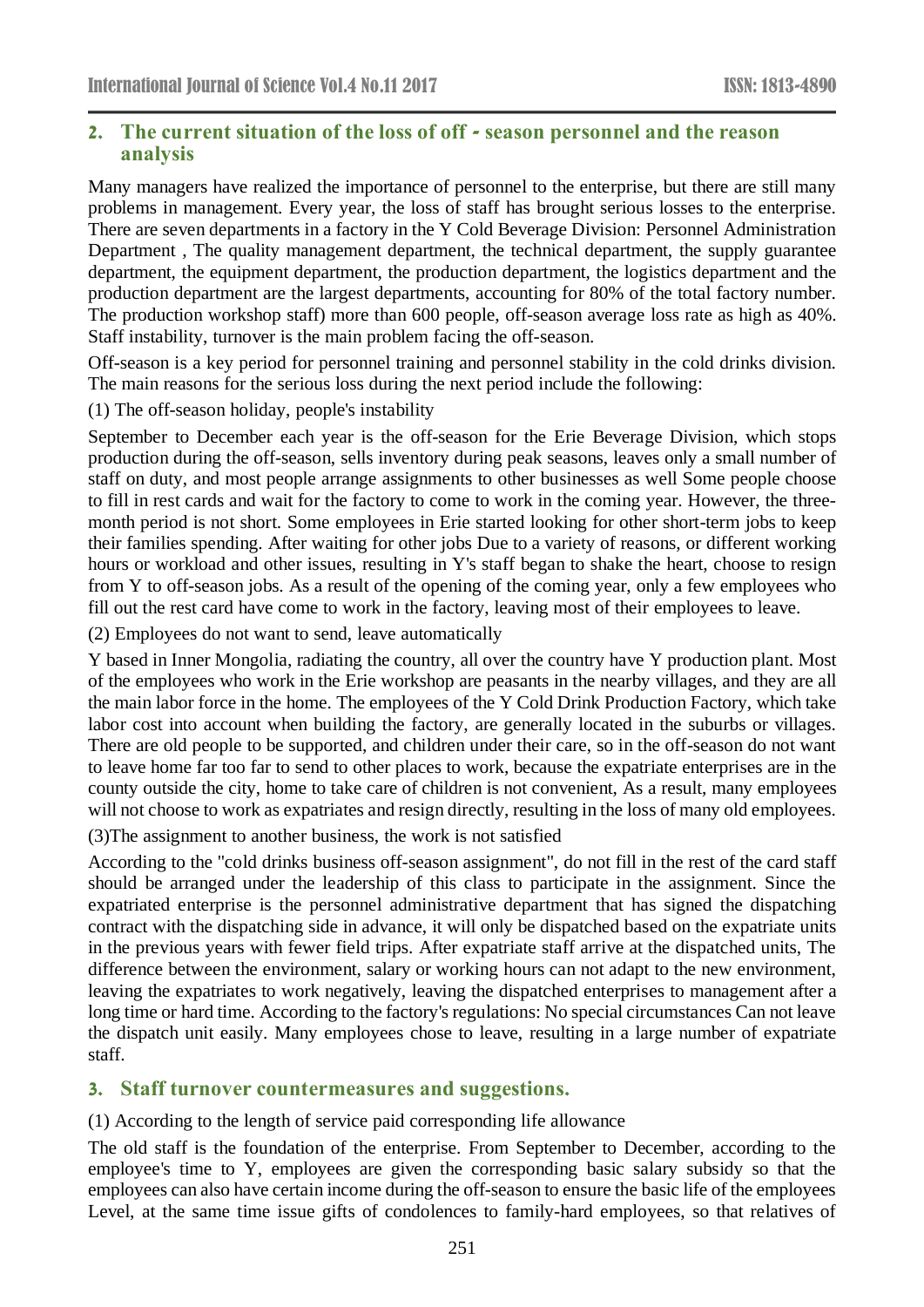employees can feel the warmth of Erie, so that staff can have a warm winter, so that not only stabilize the staff mentality, but also to appreciate the warmth of the extended family, In the coming year, employees will work with gratitude and work more interested and productive. In addition, these employees will introduce their friends and family to work in Erie, even if there is an employee to leave, will soon be added up. Will not affect the production and operation of the coming year.

(2) The choice of assignment units try to choose close business

Taking into account the elderly and children at home employees need to take care of, so managers in the choice of assignment of enterprises should try to choose from the factory rival enterprises. As the Y Industrial Park at the same time liquid milk, milk, milk, yogurt division, in addition to the cold drinks division, the other division has no off-season, so you can consider the cold drinks division staff to other divisions to work, so After get off work, employees can go home and take care of the elderly and children. If such an employee can not be arranged, statistical work can be done well in advance to arrange the employees most in need of caring for the elderly and children to work in other business divisions, thus solving the concerns of employees and providing them to employees Eradicate the worries.

(3) Field trips to foreign companies, signed a contract

Before the dispatch of staff, the management staff went abroad to conduct field trips and inspected the project including accommodation, environment, corporate culture, salary and working hours, according to the characteristics of our employees, non-conformities and interviewed with the expatriate enterprises, After the agreement is signed, the dispatching contract will be signed to ensure the vital interests of our employees. At the same time, when expatriates, select the appropriate team members, the team members have a strong sense of communication and sense of service in the assignment problems encountered in time to be able to communicate with the dispatched units, and can always pay attention to the staff The work of the staff on the issue of expedition can take the initiative to give a reply. In addition, during the expatriate period, we organized more than one staff to gather, exchange and chat so that expatriate employees can understand that they are not alone and a warm family. Factory leaders should pay attention to the humane care of employees. During their assignment, factory leaders should also visit employees from time to time, give them psychological condolences and enhance their sense of belonging.

(4) Develop a sound staff training programs

Developing a comprehensive staff training program is a measure to reduce staff turnover. Prior to the off-season, personnel loss data in previous years are collected, collated and analyzed for big data to predict the loss of people this year. Based on the predicted staff turnover data, staff training programs, personnel training programs and staff training programs are formulated. In the off-season based on the loss of people predicted the recruitment of new employees, and in the meantime, new employees were trained to watch the video on the job, the old staff to take the new staff to field operations exercises, at the same time in the training, develop appropriate assessment methods, You can take the exam papers, or organize questions or competitions, quizzes, skills competitions and other activities to promote employee learning enthusiasm, while the top leaders of the factory to award outstanding employees, increase employee honor and so on. After three months of training, new staff skills have been improved to meet the needs of the coming year. Complement the loss caused by the loss of personnel to the factory.

#### **4. Summary**

Off-season is also a crucial period for enterprises. To achieve development, enterprises must have a stable manpower structure, and the loss of off-season personnel should be given full consideration and solutions should be sought. The loss of staff will not only increase the labor cost of the enterprise, but the loss of personnel will cause the overall decline of the enterprise and the image of people. The fierce competition between modern enterprises is, in the final analysis, the competition of qualified personnel. The enterprise should formulate a sound Talent cultivation plan, emphasis on human